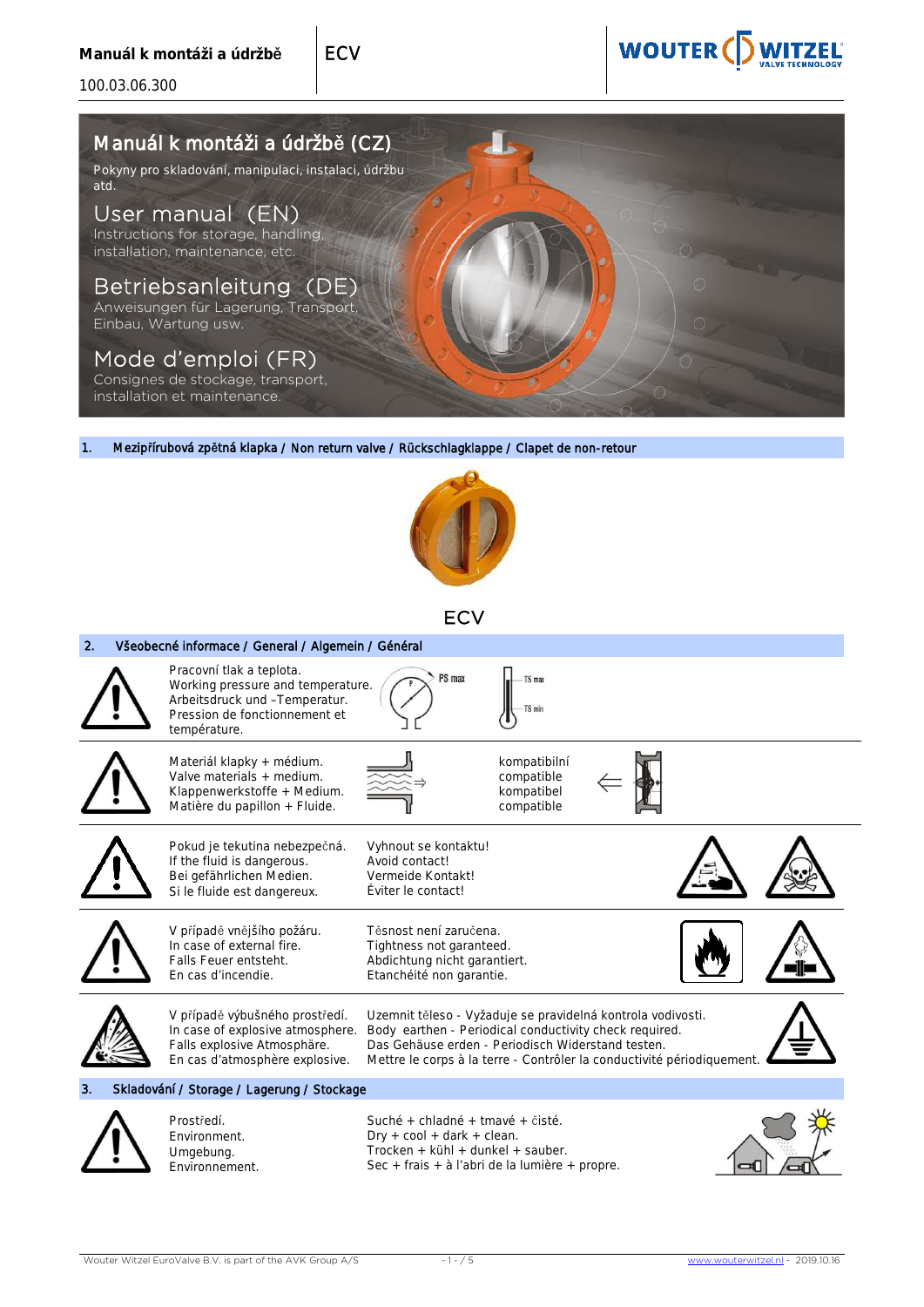100.03.06.300

Voir www.wouterwitzel.nl pour la longueur des boulons.



4. Doprava / Handling / Transport / Transport Při zvedání. When lifting. Beim Heben. Lors du levage. Používejte správné vybavení. Use correct equipment. Geeignetes Hebewerkzeug verwenden. Utiliser les moyens appropriés.<br>
DN > 250 5. Kontrola / Inspection / Kontrolle / Inspection Vhodné protipříruby. Suitability for pipe flanges. Geeignet für Flansche. Type de brides acceptées. Rozměry přírub. Dimensions of pipe flange. Abmessungen der Flansche. Dimensions des brides. Těsnicí plocha příruby. Sealing face of pipe flange. Dichtfläche des Flansches. Portée de bride en contact. NE: otřepy, radiální drážky, svary, ostré hrany, olej. NO: burrs, radial grooves, weld spatters, sharp edges, oil. Beschädigungen, Radialrillen, Schweissperlen, scharfe Ecken, Öl- oder Schmierstoffe. PAS DE: dégât, rainure radiale, projection de soudure, arête vives, huile. Vnitřek klapky. Valve interior. Innenteile der Klappe. Intérieur du clapet. Bez poškození a nečistot. No damage and foreign matter. Keine Beschädigung und Fremdkörper. Pas de dégâts ni de corps étrangers. 6. Instalace / Installation / Einbau / Installation Viz www.wouterwitzel.nl pro použité délky šroubů. See www.wouterwitzel.nl for to be used bolting lengths. Siehe www.wouterwitzel.nl für zu verwenden Schrauben. **D1>D2 DN D2 DN D2** 50 41 250 225<br>65 59 300 278 65 59 300 278<br>80 69 350 331<br>100 90 400 381 **80 69 350 331**<br>100 90 400 381 125 110 450 428 150 136 500 428 200

Zpětné klapky by měly být instalovány minimálně 5 průměrů potrubí za jakoukoli součástí potrubí (čerpadlo, kompresor, koleno, Tkus, armatura atd.), aby byl umožněn stabilní průtok. Za zpětnou klapkou by mělo být také nejméně 2 průměry potrubí přímé potrubí, aby bylo možné dosáhnout zpětného získání tlaku. Vzdálenost 5 průměrů potrubí po proudu je použitelná pro vertikální i horizontální vedení potrubí.

Check valves should be installed a minimum of 5 pipe diameters downstream of any piping component (pump, compressor, elbow, tee, valve, etc.) to allow the flow to stabilize. There should also be a minimum of 2 pipe diameters of straight pipe downstream of the valve before next fitting to allow for pressure recovery. The distance of 5 pipe diameters downstream is applicable to both vertical and horizontal pipe runs.

Die Rückschlagventile müssen mit dem Anstand mindestens 5 Rohrdurchmesser hinter allen Rohrleitungskomponenten (Pumpe, Kompressor, Krümmer, T-Stück, Ventil usw.) installiert werden, damit sich der Durchfluss stabilisieren kann. Vor der nächsten Installation müssen mindestens 2 gerade Rohrdurchmesser nach dem Ventil vorhanden sein, damit der Druck wiederhergestellt werden kann. Der Abstand von 5 Rohrdurchmessern stromabwärts gilt für vertikale und horizontale Rohre.

Les clapets anti-retour doivent être installés avec un minimum de 5 diamètres de canalisation en aval de tout autre composant de tuyauterie (pompe, compresseur, coude, té, vanne, etc.) pour permettre au flux de se stabiliser. Il doit également y avoir un minimum de 2 diamètres de tuyau droit en aval du clapet avant le prochain équipement pour permettre la récupération de pression. La distance de 5 diamètres de canalisation est applicable aux conduites verticales et horizontales.

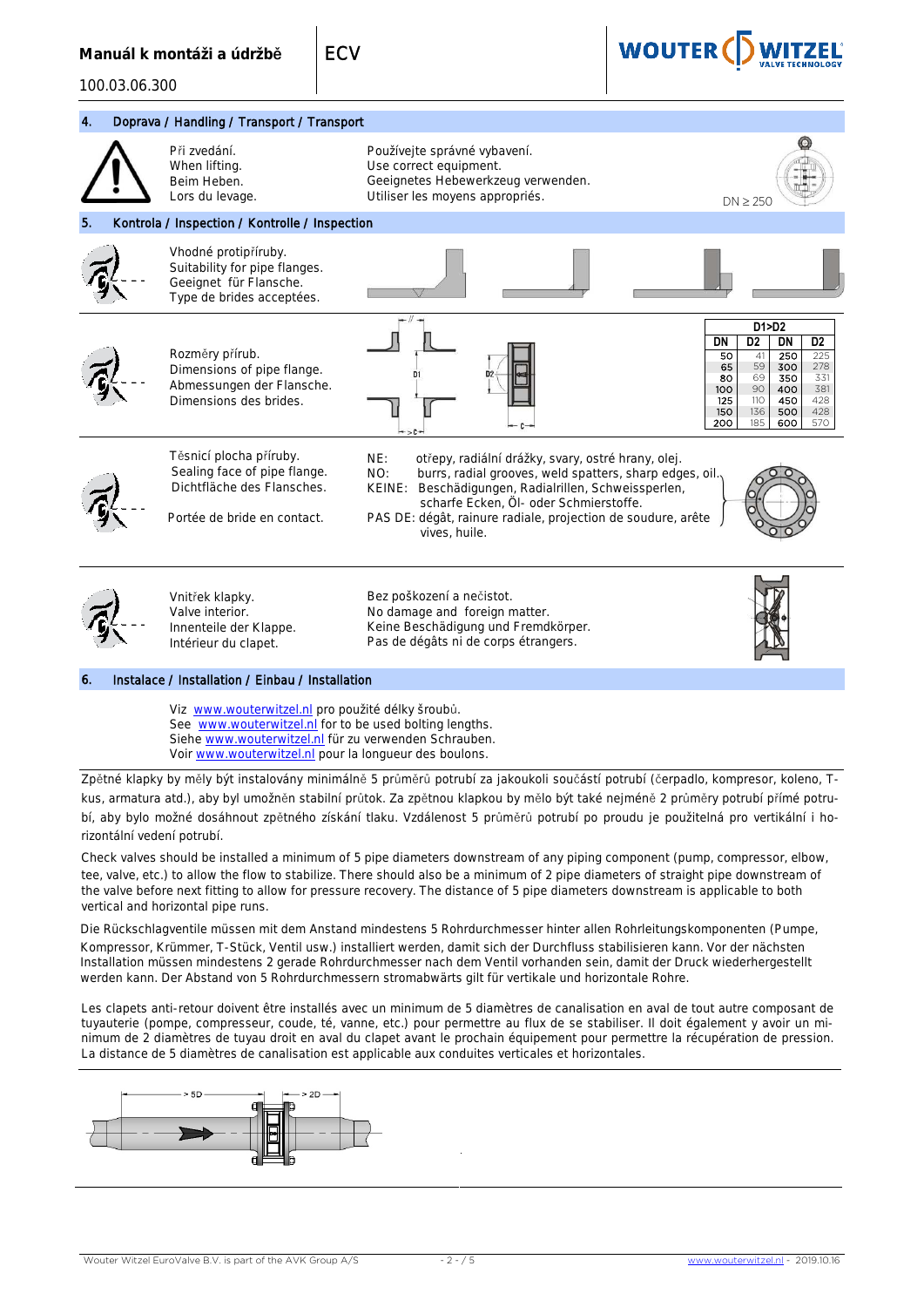# **WOUTER(D)**

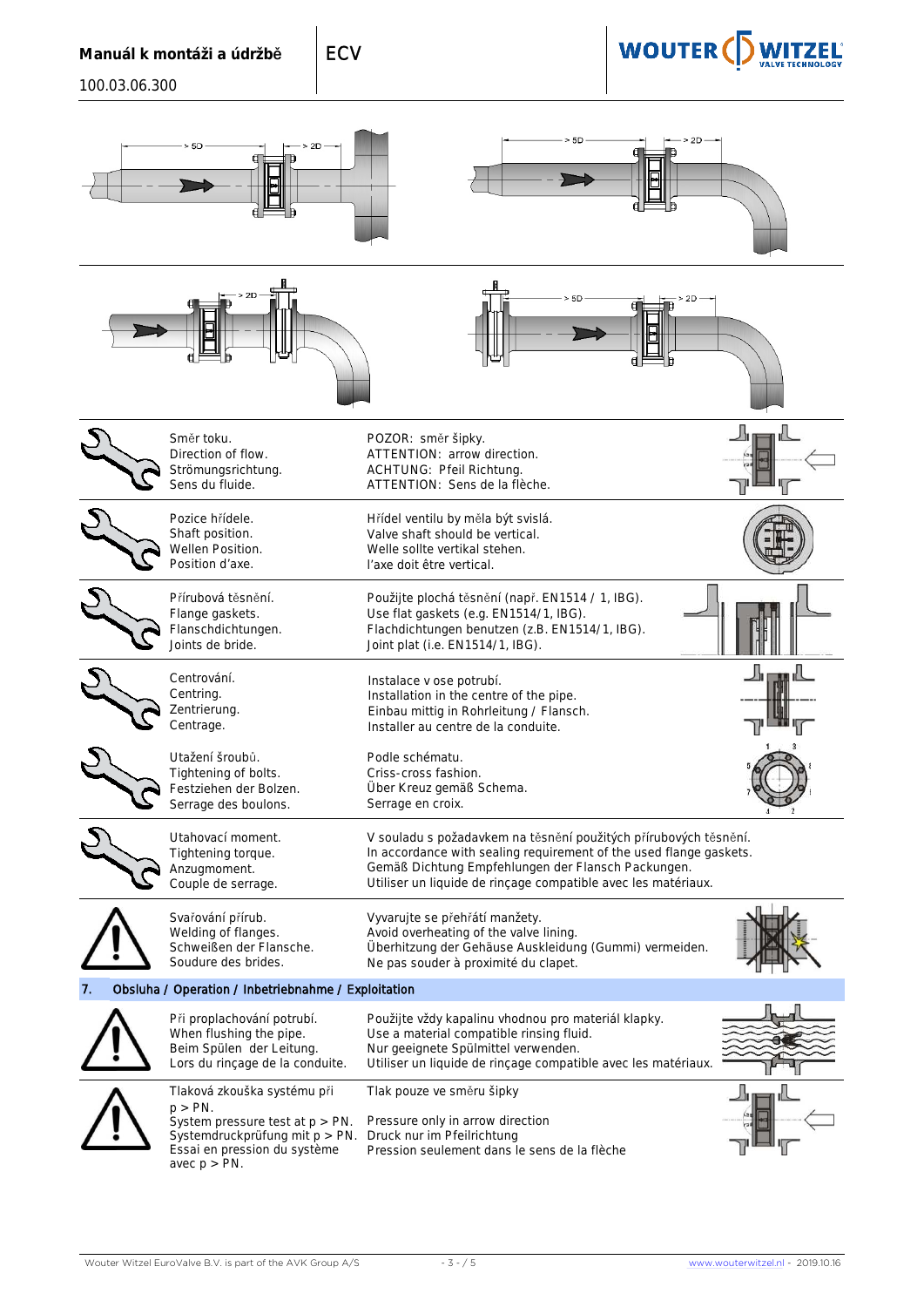| 8. | Údržba / Maintenance / Wartung / Maintenance              |                                                                                                                      |                                                                                                                                                                                                                                                                               |  |       |
|----|-----------------------------------------------------------|----------------------------------------------------------------------------------------------------------------------|-------------------------------------------------------------------------------------------------------------------------------------------------------------------------------------------------------------------------------------------------------------------------------|--|-------|
|    |                                                           | Před údržbou.<br>Before maintenance.<br>Vor der Wartung.<br>Avant la maintenance.                                    | Médium.<br>Medium.<br>Medium.<br>Fluide.                                                                                                                                                                                                                                      |  | 40° C |
|    |                                                           | Kontrolní body.<br>Inspection points.<br>Prüfpunkte.<br>Points d'inspection.                                         | Povlak, těsnění, funkčnost, koroze <1 mm.<br>Coating, sealing, functionable operation, corrosion $<$ 1 mm.<br>Gehäusebeschichtung, Abdichtung, Bedienbarkeit, Korrosion < 1 mm.<br>Revêtement, étanchéité, bon fonctionnement, corrosion < 1 mm.                              |  |       |
|    |                                                           | Opravte, pokud je vadný.<br>Repair when defective.<br>nstandsetzen.<br>Réparation si défaut.                         | Vyměňte zpětnou klapku nebo použijte náhradní díly z WWE.<br>Replace check valve, or use spare parts from WWE.<br>Auswechseln der Rückschlagklappe, nur Original-Ersatzteile von WWE verwenden.<br>Remplacez le clapet de non-retour, ou utilisez des pièces de rechange WWE. |  |       |
|    |                                                           | Náhradní díly na vyžádání.<br>Spare parts on request.<br>Ersatzteile auf Anfrage.<br>Pièces de rechange sur demande. |                                                                                                                                                                                                                                                                               |  |       |
| 9. | Po použití / After use / Nach Benutzung / Apres outillage |                                                                                                                      |                                                                                                                                                                                                                                                                               |  |       |
|    |                                                           | Likvidace produktu.<br>Product disposal.<br>Produkt Entsorgung.<br>Traitement des déchets.                           | Zacházení podle místních právních předpisů.<br>Treatment according local national legislation.<br>Verarbeiten unter Beachtung der örtlichen behördlichen Vorschriften.<br>Traitement selon le législation nationale en vigueur.                                               |  |       |